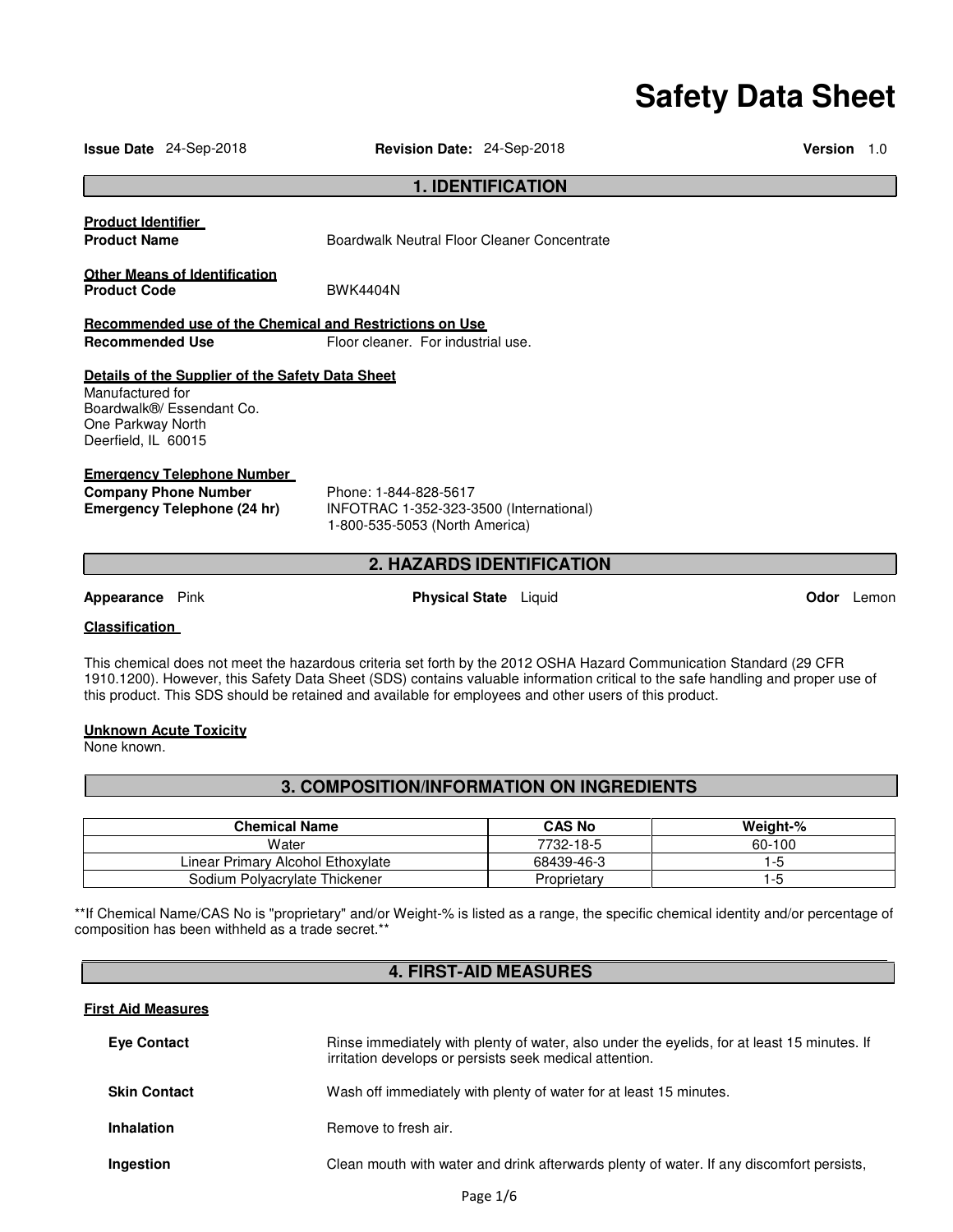obtain medical attention.

#### **Most Important Symptoms and Effects**

**Symptoms** Prolonged or repeated exposure can remove natural skin oils and may produce irritation.

# **Indication of Any Immediate Medical Attention and Special Treatment Needed**

**Notes to Physician Treat symptomatically. May aggravate pre-existing skin disorders.** 

# **5. FIRE-FIGHTING MEASURES**

#### **Suitable Extinguishing Media**

Water spray (fog). Carbon dioxide (CO2). Water. Foam.

# **Unsuitable Extinguishing Media**

Not determined.

#### **Specific Hazards Arising from the Chemical**

None known.

### **Hazardous Combustion Products**

Normal products of combustion.

### **Protective Equipment and Precautions for Firefighters**

As in any fire, wear self-contained breathing apparatus pressure-demand, MSHA/NIOSH (approved or equivalent) and full protective gear.

# **6. ACCIDENTAL RELEASE MEASURES**

# **Personal Precautions, Protective Equipment and Emergency Procedures**

| <b>Personal Precautions</b>                                         | Wear protective clothing as described in Section 8 of this safety data sheet.                                                                                                                                     |
|---------------------------------------------------------------------|-------------------------------------------------------------------------------------------------------------------------------------------------------------------------------------------------------------------|
| <b>Environmental Precautions</b>                                    | Prevent from entering into soil, ditches, sewers, waterways and/or groundwater. See<br>Section 12, Ecological Information. See Section 13, Disposal Considerations, for additional<br>information.                |
| Methods and Material for Containment and Cleaning Up                |                                                                                                                                                                                                                   |
| <b>Methods for Containment</b>                                      | Prevent from spreading or entering drains, ditches or rivers by using sand, earth, or other<br>appropriate barriers.                                                                                              |
| <b>Methods for Clean-Up</b>                                         | Contain and collect with an inert absorbent and place into an appropriate container for<br>disposal. Rinse area with clean water and dry before permitting traffic.                                               |
|                                                                     | <b>7. HANDLING AND STORAGE</b>                                                                                                                                                                                    |
|                                                                     |                                                                                                                                                                                                                   |
| <b>Precautions for Safe Handling</b>                                |                                                                                                                                                                                                                   |
| <b>Advice on Safe Handling</b>                                      | Handle in accordance with good industrial hygiene and safety practice. Use personal<br>protection recommended in Section 8. For industrial and commercial use only. Avoid<br>contact with skin, eyes or clothing. |
| <b>Conditions for Safe Storage, Including Any Incompatibilities</b> |                                                                                                                                                                                                                   |
| <b>Storage Conditions</b>                                           | Keep container tightly closed and store in a cool, dry and well-ventilated place. Protect from<br>freezing. Keep out of the reach of children.                                                                    |

# **8. EXPOSURE CONTROLS/PERSONAL PROTECTION**

**Exposure Guidelines This product, as supplied, does not contain any hazardous materials with occupational**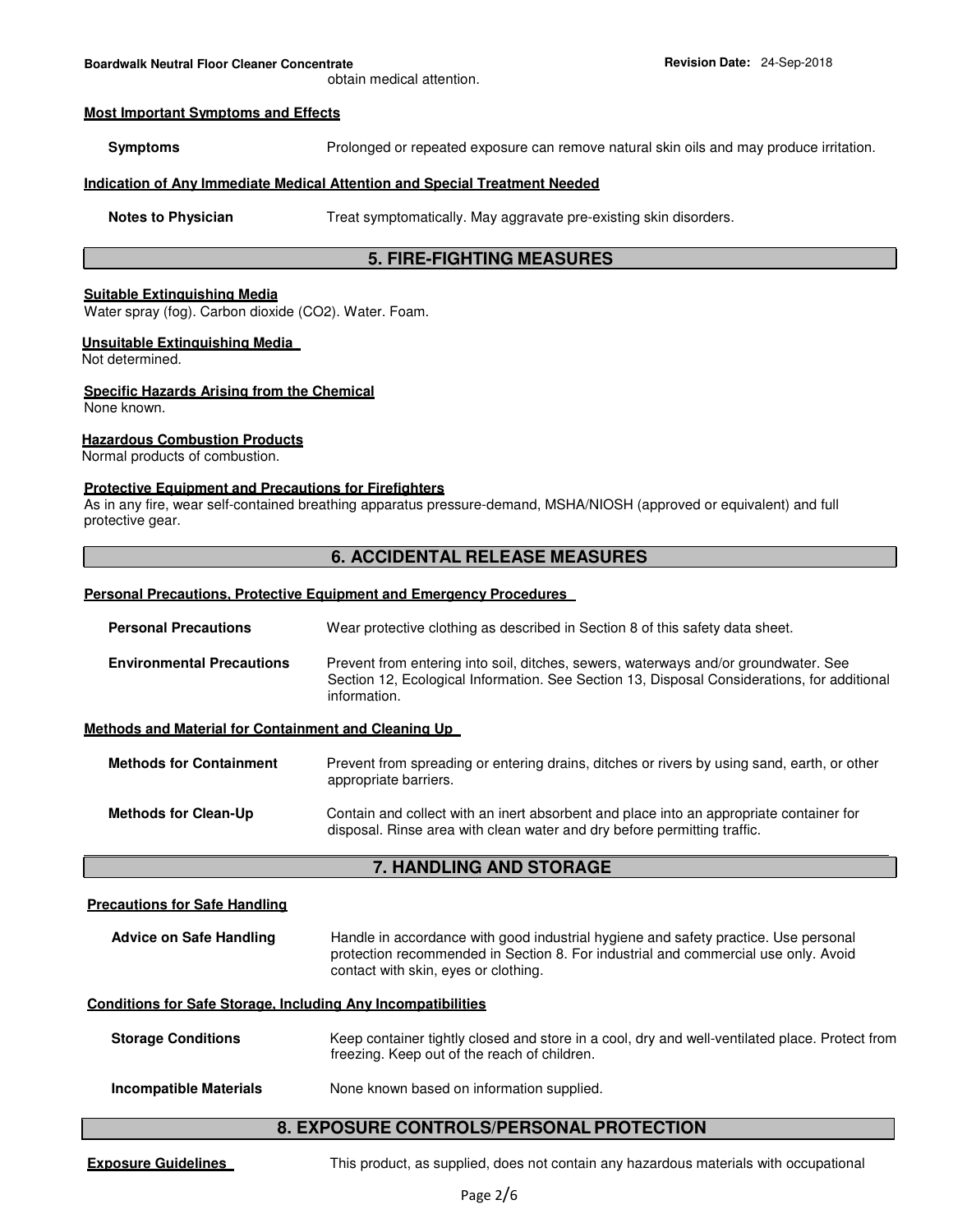exposure limits established by the region specific regulatory bodies.

#### **Appropriate Engineering Controls**

| <b>Engineering Controls</b> | Ensure adequate ventilation, especially in confined areas. Good general room ventilation |
|-----------------------------|------------------------------------------------------------------------------------------|
|                             | (equivalent to outdoors) should be adequate under normal conditions. Eyewash stations.   |
|                             | Showers.                                                                                 |

#### **Individual Protection Measures, such as Personal Protective Equipment**

| <b>Eve/Face Protection</b>      | No protective equipment is needed under normal use conditions. |
|---------------------------------|----------------------------------------------------------------|
| <b>Skin and Body Protection</b> | No protective equipment is needed under normal use conditions. |
| <b>Respiratory Protection</b>   | Under normal conditions, respirator is not normally required.  |

**General Hygiene Considerations** Handle in accordance with good industrial hygiene and safety practice.

# **9. PHYSICAL AND CHEMICAL PROPERTIES**

# **Information on Basic Physical and Chemical Properties**

| <b>Physical State</b><br>Appearance<br>Color                                                                                                             | Liquid<br>Clear<br>Pink                                                                  | Odor<br><b>Odor Threshold</b> | Lemon<br>Not determined |
|----------------------------------------------------------------------------------------------------------------------------------------------------------|------------------------------------------------------------------------------------------|-------------------------------|-------------------------|
| <b>Property</b>                                                                                                                                          | <u>Values</u>                                                                            | Remarks • Method              |                         |
| рH<br><b>Melting Point/Freezing Point</b><br><b>Boiling Point/Boiling Range</b>                                                                          | $8.0 - 8.5$<br>$0 \text{ °C} / 32 \text{ °F}$<br>100 ℃ / 212 F                           |                               |                         |
| <b>Flash Point</b><br><b>Evaporation Rate</b>                                                                                                            | Not applicable<br>Not determined                                                         | <b>TOC</b>                    |                         |
| <b>Flammability (Solid, Gas)</b><br><b>Upper Flammability Limits</b>                                                                                     | Liquid-not applicable<br>Not applicable                                                  |                               |                         |
| <b>Lower Flammability Limit</b><br><b>Vapor Pressure</b><br><b>Vapor Density</b>                                                                         | Not applicable<br>Not determined<br>Not determined                                       |                               |                         |
| <b>Specific Gravity</b><br><b>Water Solubility</b>                                                                                                       | 1.01<br>Completely soluble                                                               | @ 25 ℃ (77 °F)                |                         |
| Solubility in other solvents<br><b>Partition Coefficient</b><br><b>Auto-ignition Temperature</b>                                                         | Not determined<br>Not determined<br>Not determined                                       |                               |                         |
| <b>Decomposition Temperature</b><br><b>Kinematic Viscosity</b><br><b>Dynamic Viscosity</b><br><b>Explosive Properties</b><br><b>Oxidizing Properties</b> | Not determined<br>Not determined<br>Not determined<br>Not an explosive<br>Not determined |                               |                         |

# **10. STABILITY AND REACTIVITY**

#### **Reactivity**

Not reactive under normal conditions.

#### **Chemical Stability**

Stable under recommended storage conditions.

# **Possibility of Hazardous Reactions**

None under normal processing.

#### **Hazardous Polymerization**

Hazardous polymerization does not occur.

# **Conditions to Avoid**

Keep out of reach of children. Keep from freezing.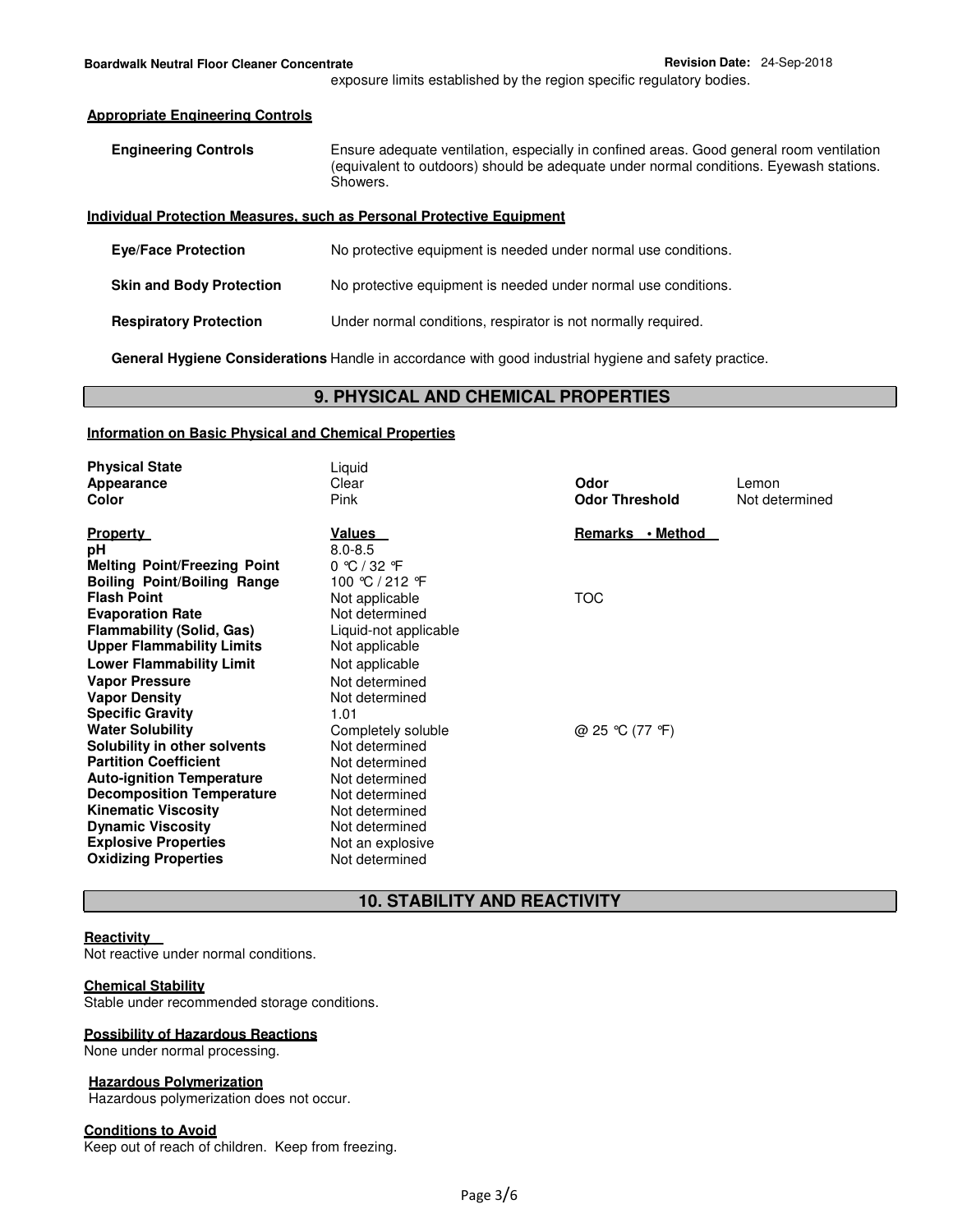# **Hazardous Decomposition Products**

Normal products of combustion.

# **11. TOXICOLOGICAL INFORMATION**

#### **Information on Likely Routes of Exposure**

| <b>Product Information</b> |                                  |
|----------------------------|----------------------------------|
| <b>Eye Contact</b>         | Avoid contact with eyes.         |
| <b>Skin Contact</b>        | Avoid contact with skin.         |
| <b>Inhalation</b>          | Avoid breathing vapors or mists. |
| Ingestion                  | Do not taste or swallow.         |

#### **Component Information**

| <b>Chemical Name</b>                            | Oral LD50            | <b>Dermal LD50</b>    | <b>Inhalation LC50</b> |
|-------------------------------------------------|----------------------|-----------------------|------------------------|
| Linear Primary Alcohol Ethoxylate<br>68439-46-3 | $= 1400$ mg/kg (Rat) | - 5000 mg/kg (Rabbit) |                        |

#### **Information on Physical, Chemical and Toxicological Effects**

**Symptoms** Please see section 4 of this SDS for symptoms.

#### **Delayed and Immediate Effects as well as Chronic Effects from Short and Long-Term Exposure**

**Carcinogenicity** This product does not contain any carcinogens or potential carcinogens as listed by OSHA, IARC or NTP.

#### **Numerical Measures of Toxicity**

Not determined

**Unknown Acute Toxicity Mone known.** 

# **12. ECOLOGICAL INFORMATION**

#### **Ecotoxicity**

The product is not classified as environmentally hazardous. However, this does not exclude the possibility that large or frequent spills can have a harmful or damaging effect on the environment.

| <b>Chemical Name</b>                                                            | Algae/aguatic plants | Fish                                                 | <b>Toxicity to</b><br>microorganisms | Crustacea                       |
|---------------------------------------------------------------------------------|----------------------|------------------------------------------------------|--------------------------------------|---------------------------------|
| Linear Primary Alcohol Ethoxylate EC50: 0.95mg/L (Algae)  Olitary<br>68439-46-3 |                      | 6mg/L (96hr) Pimephales promelas<br>(Fathead minnow) |                                      | 2.5mg/L (48hr) Daphnia<br>magna |

#### **Persistence/Degradability**

Not determined

**Bioaccumulation**

Not determined

**Mobility** Not determined

### **Other Adverse Effects**

Not determined

# **13. DISPOSAL CONSIDERATIONS**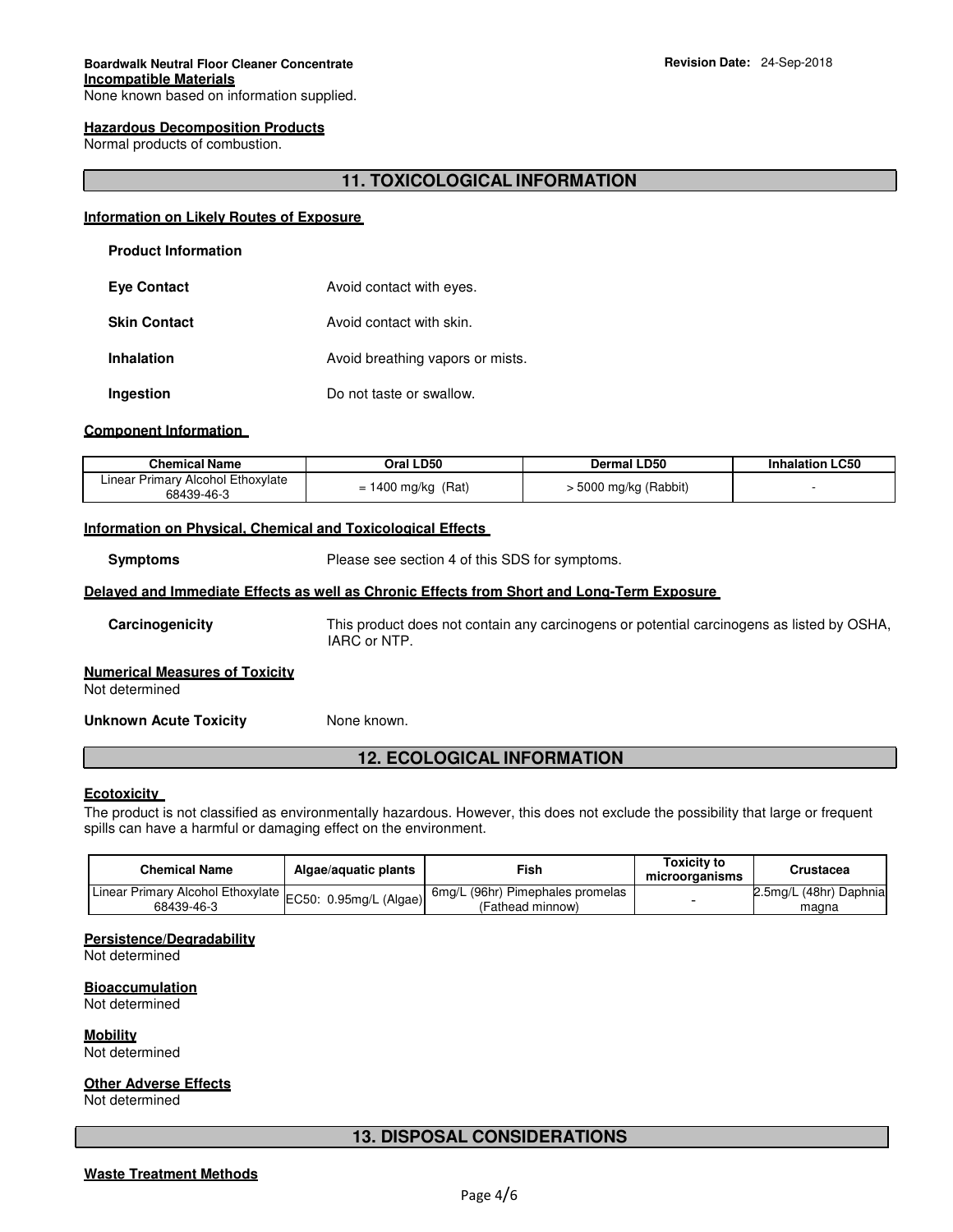**Disposal of Wastes** Disposal should be in accordance with applicable regional, national and local laws and regulations.

### **Contaminated Packaging** Disposal should be in accordance with applicable regional, national and local laws and regulations.

# **14. TRANSPORT INFORMATION**

| <u>Note</u> | Please see current shipping paper for most up to date shipping information, including<br>exemptions and special circumstances. |
|-------------|--------------------------------------------------------------------------------------------------------------------------------|
| <u>DOT</u>  | Not regulated                                                                                                                  |
| <u>IATA</u> | Not regulated                                                                                                                  |
| <u>IMDG</u> | Not regulated                                                                                                                  |

# **15. REGULATORY INFORMATION**

#### **International Inventories**

Canada – Domestic Substances List (DSL) All ingredients are listed or exempt. TSCA (Toxic Substances Control Act) All ingredients are listed or exempt.

#### **Legend:**

**TSCA** - United States Toxic Substances Control Act Section 8(b) Inventory **DSL/NDSL** - Canadian Domestic Substances List/Non-Domestic Substances List

#### **US Federal Regulations**

#### **CERCLA**

This material, as supplied, does not contain any substances regulated as hazardous substances under the Comprehensive Environmental Response Compensation and Liability Act (CERCLA) (40 CFR 302) or the Superfund Amendments and Reauthorization Act (SARA) (40 CFR 355).

#### **SARA 311/312 Hazard Categories**

#### **Acute Health Hazard** Yes

### **SARA 313**

Section 313 of Title III of the Superfund Amendments and Reauthorization Act of 1986 (SARA). This product does not contain any chemicals which are subject to the reporting requirements of the Act and Title 40 of the Code of Federal Regulations, Part 372

### **CWA (Clean Water Act)**

This product does not contain any substances regulated as pollutants pursuant to the Clean Water Act (40 CFR 122.21 and 40 CFR 122.42)

# **US State Regulations**

#### **California Proposition 65**

This product does not contain any Proposition 65 chemicals.

#### **U.S. State Right-to-Know Regulations**

| Chamic-<br>NI.<br>              | List<br><br>. . |
|---------------------------------|-----------------|
| ietoi<br><b>Non</b><br><br>יייי |                 |
|                                 |                 |

CA – California Director's List of Hazardous Substances MN – Minnesota Hazardous Substances List

- FL Florida Substances List<br>ID Idaho Non-Carcinogen Toxic Air Pollutants Manuel RI Rhode Island Hazardous Substances List ID – Idaho Non-Carcinogen Toxic Air Pollutants
- AZ Arizona Ambient Air Quality Guidelines IL Illinois Toxic Air Contaminate- Carcinogenic
- CT Connecticut Hazardous Air Pollutants MA Massachusetts Right to Know List
	-
- CAP65 California Prop 65 NJ New Jersey Right to Know List
	-
	-

# **16. OTHER INFORMATION**